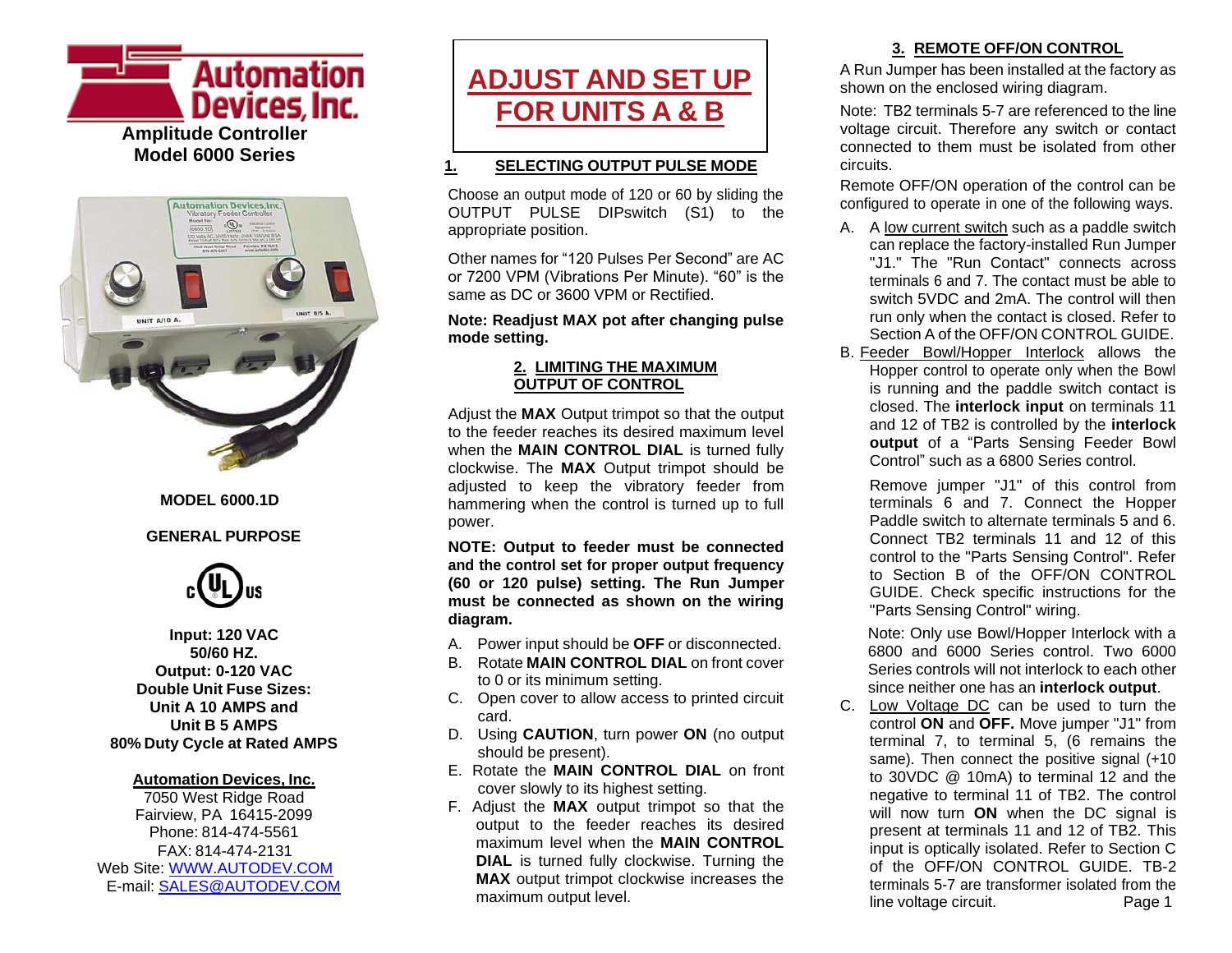#### **4. SETTING THE MINIMUM OUTPUT LEVEL OF CONTROL**

When the vibratory feeder is nearly empty, turn the **MAIN CONTROL DIAL** to "1" and adjust the **MIN** trimpot to just below the slowest speed that provides the proper feed rate. The MIN trimpot also serves as the "low speed" trimpot for 2-speed operation. See "S1 Programming Chart" for feature selection details.

# **5. MAIN CONTROL DIAL**

The output power is controlled by the **MAIN CONTROL DIAL**. It is a logarithmic-tapered power out curve (non-linear) that spreads the power broadly across the **MAIN CONTROL DIAL** The logarithmic taper power curve helps to give maximum "Fine Control" over the output speed of the vibratory feeder. When very precise adjustment of the **MAIN CONTROL DIAL** is needed, increase the MIN trimpot setting and/or decrease the MAX trimpot setting. For precise scaling at low amplitudes, use the linear POT taper or reduce the Max pot setting. To select a linear pot taper for the Main Control Dial, see the "S1 Programming Chart."

#### **6. SETTING THE SOFT-START**

The start-up of the control output can be adjusted to ramp up to the desired output level instead of starting abruptly. Soft-start keeps parts from falling off the tooling, reduces spring shock, and hammering when the control turns ON; it can also simulate a paddle switch ON delay. Adjust the **SOFT** Start trimpot clockwise for the gentlest start (about a 6 second ramp up to full output). Turn the trimpot fully counter-clockwise for no soft start.

#### **7. LINE VOLTAGE COMPENSATION**

Fluctuations in the line voltage can cause a feeder bowl to vary its feed rate. The line voltage compensation feature adjusts the control's output to help compensate for fluctuations in the supply voltage. If it becomes necessary to disable this feature, set "Disable LVC" from the S1 programming chart

#### **8. REMOTE SPEED CONTROL**

Remote control of the power level can be accomplished by the following methods:

A. 4-20mA signal from a PLC can be used to remotely vary the output of the control instead of the Main Control Dial. The 4-20mA input is automatically in

control whenever a 4-20mA signal is applied to the control (terminals TB2-8 & 9). The Main Control dial setting is ignored whenever there is a 4-20mA signal. The 4-20mA input is transformer isolated from the power line. In an environment with high electrical noise, use a shielded cable for the 4-20mA signal. The "S1 Programming Chart" shows how change to 0- 20mA speed control instead of the default of 4- 20mA.

B. A 0-5VDC Analog input signal may be applied in place of the Main Control Dial at H1. The 0- 5VDC input is transformer isolated from the power line.

#### **9. SUPPLEMENTARY FEATURES**

Special supplementary software features can be enabled on the 24-210/24-211 circuit boards The features include: *linear pot taper*, *0-20mA control*, e*mpty bowl timer*, *low pulse rates,* and *two speed pots*. See the S1 Switch Programming Chart. Contact the manufacturer for more information.

### **10. STATUS LEDs**

When any of the inputs are active, the associated LED will turn ON. When the RUN input conditions are met, the RUN LED will turn ON. See section 3 and the wiring diagram's ON/OFF Control Guide for more information on how to satisfy the RUN conditions.

# **WARNING:**

**Fuses should be replaced with a Bussman ABC or Littelfuse 3AB "Fast Acting" type or equivalent of manufacturer's original value.**

**Mounting this control directly to a vibrating device will void the warranty.**

#### **TROUBLESHOOTING**

Basic Procedure – To ascertain whether the problem lies in the controller, take the following steps:

- A. Check that the fuse is good. Disconnect the input power and tighten the screw terminals.
- B. For the control output to be on: Make sure that the proper input power is present. The **MAIN CONTROL DIAL** must be turned up or if the 4-20mA input is used, it must have over 5mA. Either the DIRECT LED must be lit or both

the INTERLOCK and EXT VOLTS LEDs must be lit. Anytime the output is turned on, the RUN LED will be ON. To light the DIRECT LED, a Run Jumper must be connected at TB2-6 & TB2-7. To light the INTERLOCK LED, a Run Jumper must connect TB2-5 to TB2-6. To illuminate the EXT VOLTS LED, a 10-30 VDC signal has to be present at TB2-11 & 12. See the section titled "**Remote OFF/ON control**" for more information.

- C. Connect an AC voltmeter across the LOAD terminals (with the LOAD connected) and vary the **MAIN CONTROL DIAL** from minimum to maximum. In 120 pulse mode, the output should vary from approximately 30% to 98% of the input voltage depending on the setting of the **MIN** and **MAX** trimpots. In 60 pulse mode the output should vary from 20% to around 85% of the input voltage.
- D. On new installations: If the Feeder only hums but it doesn't feed any parts, try changing the **60/120** DIP switch (S1) to the opposite position.

When neither a humming sound nor any vibration can be detected in the vibratory feeder, the problem may be in the controller.

NOTE: The enclosure may feel quite warm when the load current is in the 12-15 Amp range.

| <b>S1 Programming Chart</b> |                            |                 |                 |
|-----------------------------|----------------------------|-----------------|-----------------|
| <b>Program Description</b>  | <b>S1 Switch Positions</b> |                 |                 |
|                             | SW <sub>3</sub>            | SW <sub>4</sub> | SW <sub>5</sub> |
| <b>Standard Program</b>     |                            |                 |                 |
| <b>Linear Pot Taper</b>     |                            |                 |                 |
| 0-20mA option               | O                          |                 | 0               |
| <b>Empty Bowl Timer</b>     |                            |                 | O               |
| Disable LVC                 | O                          | O               | 1               |
| 2-Speed Operation           |                            |                 | 1               |
| 30/40 Pulse Operation       |                            |                 |                 |
| Low Voltage at "1"          |                            |                 |                 |